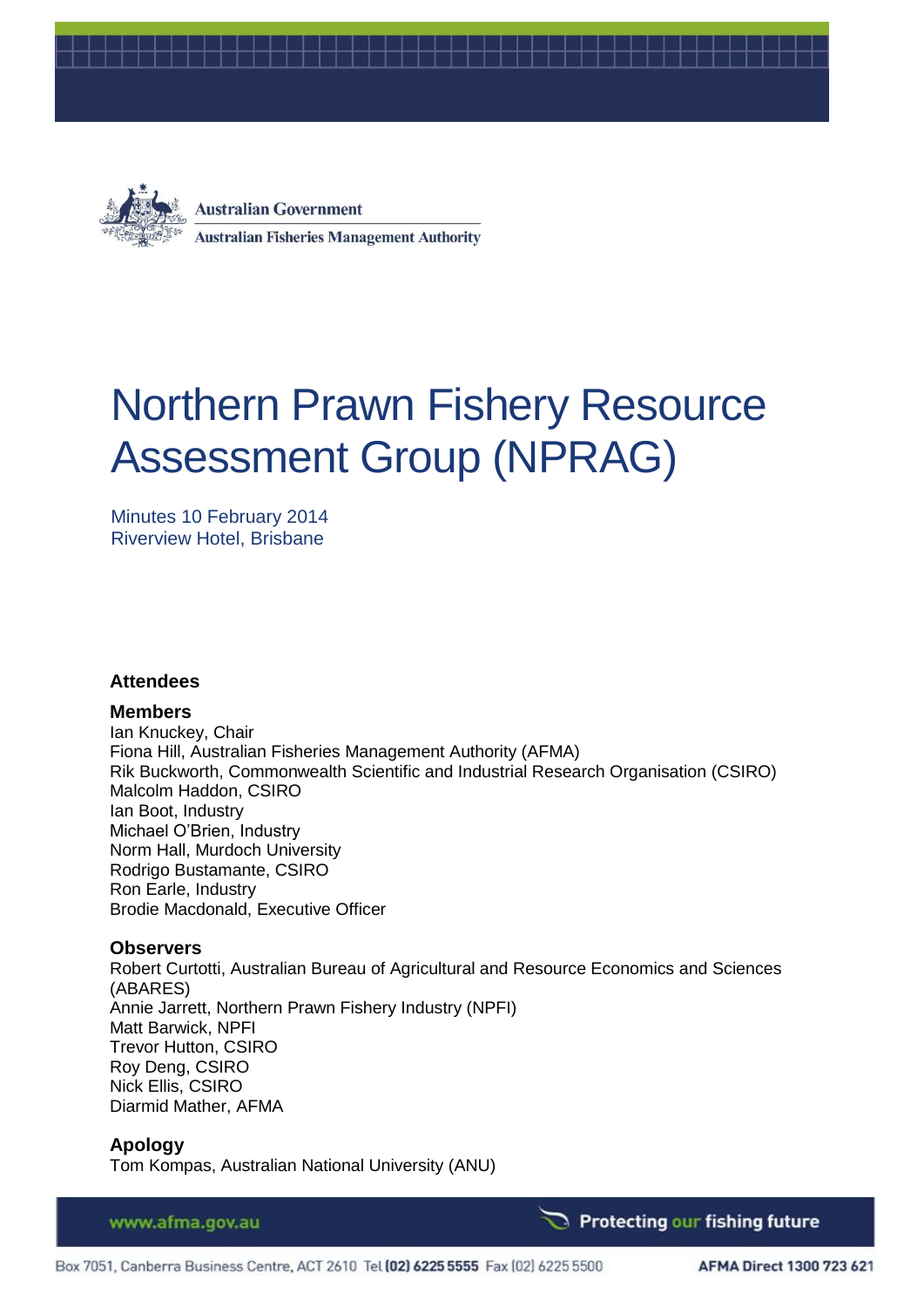# **Agenda Item 1 - Preliminaries**

## **1.1 Welcome and apologies**

The Northern Prawn Fishery Resource Assessment Group (NPRAG) Chair, Ian Knuckey, opened the meeting at 9:05 am, welcoming all members and observers. The Chair advised that the main purpose of the meeting was to discuss the development of the Maximum Economic Yield (MEY) trigger for white banana prawns.

An apology was received from Tom Kompas.

## **1.2 Declarations of interest**

The chairman asked members to announce any declarations of interests in regards to the agenda items. Members declared their interests and these are outlined in [Table 1.](#page-1-0)

| <b>Member</b>           | <b>Declared Interest</b>                                                      |  |  |
|-------------------------|-------------------------------------------------------------------------------|--|--|
| lan Knuckey             | Independent Chair of the NPRAG and scientific member on the NPF               |  |  |
|                         | management advisory committee (NORMAC). No pecuniary interest.                |  |  |
| <b>Fiona Hill</b>       | AFMA employee and NPF manager. No pecuniary interest.                         |  |  |
| <b>Rik Buckworth</b>    | CSIRO employee. Participates in projects related to the NPF that              |  |  |
|                         | currently receive funding and will seek to receive funding in the future. Rik |  |  |
|                         | Buckworth excused himself while the remaining RAG members discussed           |  |  |
|                         | his participation in the meeting and it was agreed that CSIRO staff           |  |  |
|                         | involvement in the discussion was necessary but there was a need to           |  |  |
|                         | consider the conflict when discussing research items.                         |  |  |
| Rodrigo Bustamante      | CSIRO employee. Not currently involved in any NPF research projects.          |  |  |
|                         | The RAG agreed that CSIRO staff involvement in the discussion was             |  |  |
|                         | necessary but there was a need to consider the conflict when discussing       |  |  |
|                         | research items.                                                               |  |  |
| Malcolm Haddon          | CSIRO employee. Not involved in any NPF research projects. .                  |  |  |
| lan Boot                | Managing Director of Austfish, a company which operates 4 NPF vessels         |  |  |
|                         | The RAG agreed that all industry have lots to contribute to discussions       |  |  |
|                         | and there was no need to exclude them from discussions.                       |  |  |
| Ron Earle               | Owner of 3 NPF vessels. The RAG agreed that all industry have lots to         |  |  |
|                         | contribute to discussions and there was no need to exclude them from          |  |  |
|                         | discussions.                                                                  |  |  |
| Michael O'Brien         | Industry representative. Employee of a company that owns statutory            |  |  |
|                         | fishing rights (SFRs) in the NPF. The RAG agreed that all industry have       |  |  |
|                         | lots to contribute to discussions and there was no need to exclude them       |  |  |
|                         | from discussions.                                                             |  |  |
| Norm Hall               | Murdoch University and Western Australia Department of Fisheries              |  |  |
|                         | employee. No pecuniary interest.                                              |  |  |
| <b>Brodie Macdonald</b> | AFMA employee and NPRAG EO. No pecuniary interest.                            |  |  |
| <b>Observers</b>        |                                                                               |  |  |
| Robert Curtotti         | ABARES employee who undertakes government funded research on the              |  |  |
|                         | NPF. The RAG agreed that ABARES undertake valuable work on the                |  |  |
|                         | NPF and that there are no specific conflicts in terms of the agenda items.    |  |  |
| Annie Jarrett           | EO of NORMAC and CEO for NPF Industry Pty Ltd (NPFI). No pecuniary            |  |  |
|                         | interest in relation to holding NPF SFRs. It was agreed that NPFI makes       |  |  |
|                         | an important contribution to meetings and an important role in research.      |  |  |
| <b>Matt Barwick</b>     | Contractor to NPFI. No pecuniary interest. It was agreed that NPFI makes      |  |  |

<span id="page-1-0"></span>**Table 1. NPRAG declarations of interest**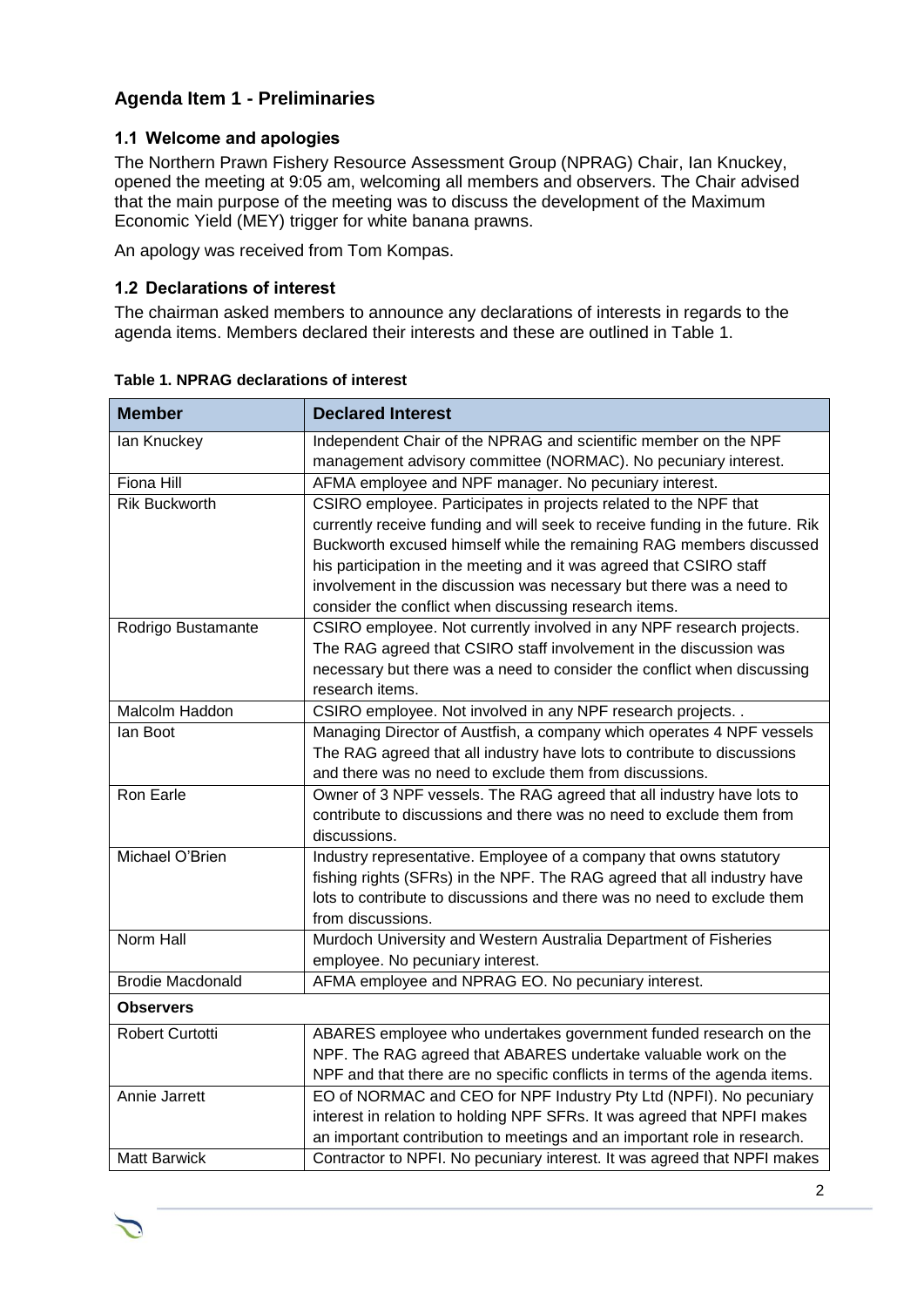|                      | an important contribution to meetings and an important role in research.  |  |  |
|----------------------|---------------------------------------------------------------------------|--|--|
| <b>Trevor Hutton</b> | CSIRO employee. Participate in projects related to the NPF that currently |  |  |
|                      | receives funding and will seek to receive funding in the future. It was   |  |  |
|                      | agreed that CSIRO staff involvement in the discussion was necessary       |  |  |
|                      | and any conflicts would not bias discussions of the agenda items.         |  |  |
| Roy Deng             | CSIRO employee. Participate in projects related to the NPF that currently |  |  |
|                      | receives funding and will seek to receive funding in the future. It was   |  |  |
|                      | agreed that CSIRO staff involvement in the discussion was necessary       |  |  |
|                      | and any conflicts would not bias discussions of the agenda items.         |  |  |
| <b>Nick Ellis</b>    | CSIRO employee. Participate in projects related to the NPF that currently |  |  |
|                      | receives funding and will seek to receive funding in the future. It was   |  |  |
|                      | agreed that CSIRO staff involvement in the discussion was necessary       |  |  |
|                      | and any conflicts would not bias discussions of the agenda items.         |  |  |
| Diarmid Mather       | AFMA Economist. No pecuniary interest.                                    |  |  |

Mr Earle questioned the ongoing need for this process given that time that it consumed within meetings and how AFMA was progressing with its review of the process. Ms Hill explained that it is a legal requirement that affects all MAC and RAG meetings. Ms Hill advised that AFMA has sought revision of it through the fisheries legislation review that was conducted in 2013.

**Action Item 1:** Fiona Hill to provide update to next RAG meeting on the progress of the review to the conflicts of interest process.

## **1.3 Adoption of the agenda**

The RAG adopted the agenda with an additional item in other business to discuss northern Australian agricultural development.

## **1.4 Actions arising from previous NPRAG meetings**

The RAG went through the action items listed in [Table 2](#page-2-0) and updated progress.

<span id="page-2-0"></span>

|  |  |  |  |  | Table 2. Actions arising from previous meetings. |
|--|--|--|--|--|--------------------------------------------------|
|--|--|--|--|--|--------------------------------------------------|

| <b>Person responsible</b>    | <b>Description of ACTION item</b>                                                                                                                                          | <b>Progress</b>                              |  |  |
|------------------------------|----------------------------------------------------------------------------------------------------------------------------------------------------------------------------|----------------------------------------------|--|--|
| 17-18 May 2011 Meeting       |                                                                                                                                                                            |                                              |  |  |
| Tom Kompas                   | To investigate the use of an inter-annual<br>variability factor for the value of the Australian<br>dollar as it affects industry and a value that<br>might be appropriate. | Complete. Included as part of<br>assessment. |  |  |
| 13-14 September 2012 Meeting |                                                                                                                                                                            |                                              |  |  |
| CSIRO                        | CSIRO to explore the influence of moon phases<br>on the tiger prawn assessment model.                                                                                      |                                              |  |  |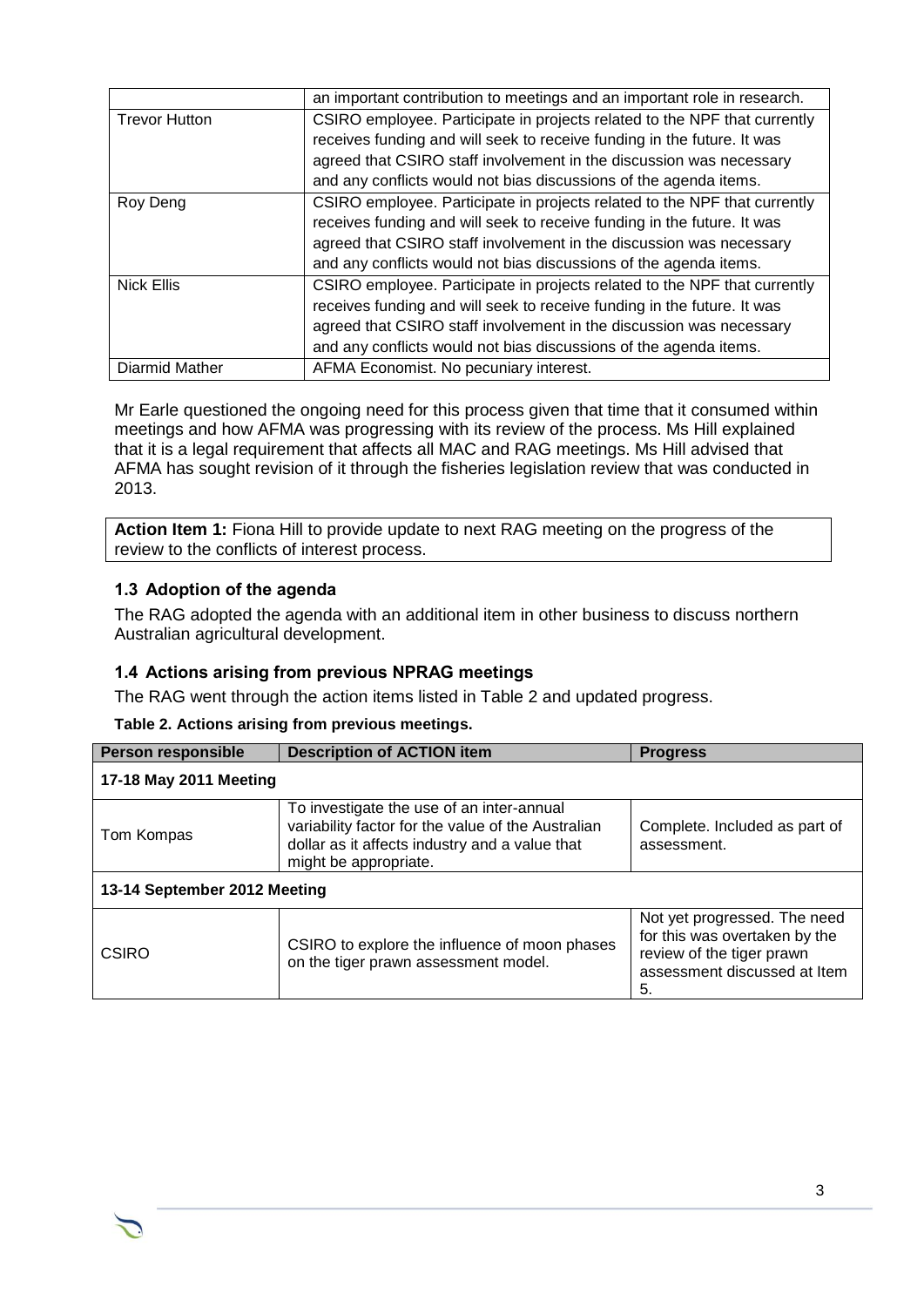| <b>AFMA</b>                     | RAG EO to request that Viki O'Brien liaise with<br>Rodrigo Bustamante to discuss the spatial<br>analysis tools that are available in the NPF.<br>"The Chair informed the RAG of the<br>correspondence from AFMA regarding the<br>revitalisation of the ERA/ERM process. Dr<br>Bustamante suggested that this would be a<br>useful opportunity to incorporate the range of<br>assessment tools used in the NPF." Excerpt<br>from minutes. | The ERA/ERM revitalisation<br>project is currently on hold<br>pending the outcomes of the<br><b>Environmental Risk</b><br>Assessment Project; therefore<br>this action item is on hold<br>pending project finalisation.                                                                                  |
|---------------------------------|------------------------------------------------------------------------------------------------------------------------------------------------------------------------------------------------------------------------------------------------------------------------------------------------------------------------------------------------------------------------------------------------------------------------------------------|----------------------------------------------------------------------------------------------------------------------------------------------------------------------------------------------------------------------------------------------------------------------------------------------------------|
| <b>NPFI</b>                     | NPFI to work with NORMAC research strategy<br>group to develop a five year research plan for<br>the NPF.                                                                                                                                                                                                                                                                                                                                 | In progress. Being developed<br>in consultation with fishery<br>plan.                                                                                                                                                                                                                                    |
| AFMA/CSIRO                      | RAG EO to work with Rik Buckworth & FRDC to<br>maintain a collection of stock assessment and<br>RAG documents on the AFMA website.                                                                                                                                                                                                                                                                                                       | Ongoing. Rik to provide<br>assessment documents to<br>AFMA.                                                                                                                                                                                                                                              |
| <b>AFMA</b>                     | AFMA to provide shapefiles of closures for<br>inclusion in the digital marine atlas.                                                                                                                                                                                                                                                                                                                                                     | Incomplete, AFMA to discuss<br>with data management team<br>and will update NPRAG out-of-<br>session                                                                                                                                                                                                     |
| 14 February 2013 Teleconference |                                                                                                                                                                                                                                                                                                                                                                                                                                          |                                                                                                                                                                                                                                                                                                          |
| <b>CSIRO</b>                    | CSIRO to prepare a summary of whether the<br>outcome using the new length-frequency<br>analysis method is either more or less certain<br>than the existing method for RAG consideration.                                                                                                                                                                                                                                                 | Complete. Addressed by<br>Agenda Item No.5                                                                                                                                                                                                                                                               |
| 30 April 2013 Meeting           |                                                                                                                                                                                                                                                                                                                                                                                                                                          |                                                                                                                                                                                                                                                                                                          |
| <b>CSIRO</b>                    | CSIRO to examine whether a decrease of<br>roughly 10% prawn length frequencies would be<br>detrimental to assessments. The reallocation of<br>effort is to collect size-frequency distribution<br>data for bugs.                                                                                                                                                                                                                         | Observer data has not formally<br>been included in the<br>assessments. However,<br>preliminary discussions<br>suggest that that a reduction in<br>the number of length<br>frequencies would not be<br>detrimental if observers<br>endeavour to collect data from<br>a variety of shots and<br>locations. |
| <b>AFMA</b>                     | AFMA to organise scientific observers to collect<br>size-frequency distribution data for bugs.                                                                                                                                                                                                                                                                                                                                           | Complete.                                                                                                                                                                                                                                                                                                |
| <b>AFMA</b>                     | AFMA to provide a written annual summary of<br>observer monitoring from 2011-12 that provides<br>methods, results and spatial distribution.                                                                                                                                                                                                                                                                                              | Ongoing. Delayed due to<br>observer manager on<br>extended leave. Request<br>submitted.                                                                                                                                                                                                                  |
| AFMA and CSIRO                  | Fiona and Rik to ensure that observer data is<br>provided to CSIRO.                                                                                                                                                                                                                                                                                                                                                                      | Complete. Observer Manager<br>advised that all AFMA<br>observer data is provided to a<br>single point of contact in<br>Hobart.                                                                                                                                                                           |
| <b>AFMA</b>                     | Fiona to inquire if shape files for all the closures<br>in the NPF are able to be forwarded on to RAG<br>members.                                                                                                                                                                                                                                                                                                                        | Delayed, pending updated<br>management plan to change<br>datum.                                                                                                                                                                                                                                          |
| <b>AFMA</b>                     | Fiona to distribute disclosure policy to the RAG.                                                                                                                                                                                                                                                                                                                                                                                        | Complete                                                                                                                                                                                                                                                                                                 |
| <b>CSIRO and NPFI</b>           | Rik and Matt to investigate the large difference<br>in the tiger prawn logbook data and landed data.                                                                                                                                                                                                                                                                                                                                     | Ongoing.                                                                                                                                                                                                                                                                                                 |
| <b>AFMA</b>                     | Fiona Hill to report back to the RAG on the<br>implications of ERA/ERM framework capturing<br>habitat and communities for existing closures.                                                                                                                                                                                                                                                                                             | Delayed pending the AFMA<br>review of the ERA/ERM<br>framework.                                                                                                                                                                                                                                          |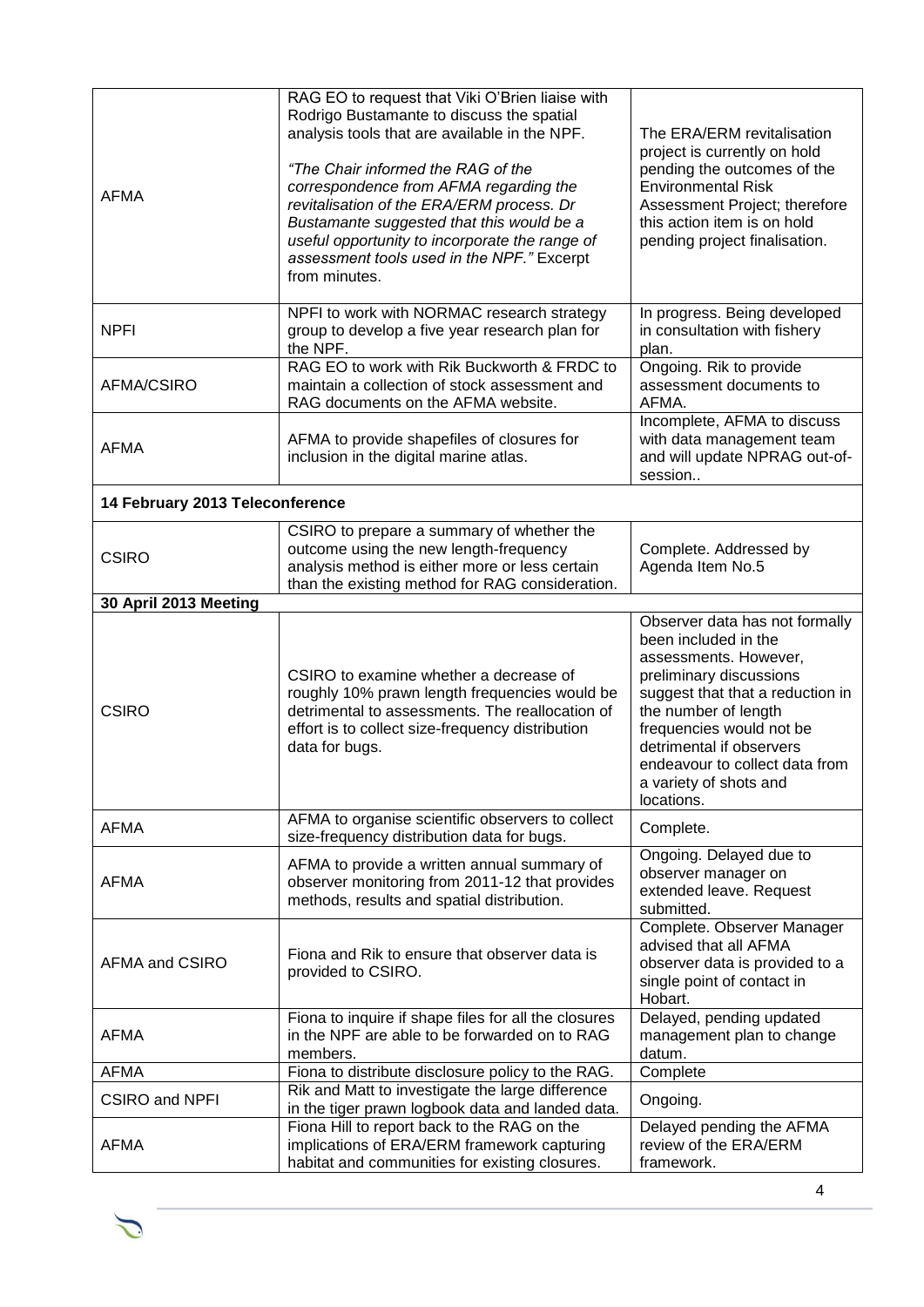| AFMA/Tom Kompas                 | Tom Kompas agreed to provide AFMA with<br>some further names of potential consultants for<br>the risk assessment.                                                                                                                                                                             | Complete.                                                                                                                   |  |  |
|---------------------------------|-----------------------------------------------------------------------------------------------------------------------------------------------------------------------------------------------------------------------------------------------------------------------------------------------|-----------------------------------------------------------------------------------------------------------------------------|--|--|
| <b>AFMA</b>                     | Fiona to incorporate comments collated from the<br>RAG meeting on the Project Plan for<br>undertaking a Risk Assessment in the Northern<br>Prawn Fishery of two Management Options<br>paper. The reviewed paper will be sent out to<br>RAG members for comment with a one week<br>turnaround. | Complete.                                                                                                                   |  |  |
| <b>CSIRO</b>                    | Rik to review the last 5 years of CPUE data for<br>red-legged banana prawn as there may be an<br>issue to explore regarding recent departure from<br>a generally good time series fit of data.                                                                                                | To be addressed through the<br>2014 red-legged banana<br>prawn assessment.                                                  |  |  |
| Chair                           | Ian Knuckey to write to Janet Bishop on behalf<br>of the RAG thanking her for input into the Tiger<br>Prawn assessment over many years.                                                                                                                                                       | Not yet completed.                                                                                                          |  |  |
| <b>CSIRO</b>                    | Rik Buckworth to update the ratio of different<br>sizes and estimated price at particular sizes for<br>Tiger Prawns to use in the assessment.                                                                                                                                                 | Ongoing.                                                                                                                    |  |  |
| <b>CSIRO</b>                    | Rik to remove 'Bycatch/Byproduct revenue in<br>profit function' from the sensitivities in the Status<br>of the Northern Prawn Fishery Tiger Prawn<br>Fishery at the end of 2012 with estimated TAE<br>and TAC for 2013 paper                                                                  | Complete.                                                                                                                   |  |  |
| Tom Kompas and NPFI             | Tom and Matt to investigate the increase in<br>byproduct recorded and whether this is a once<br>off event, noting the scampi is isolated and squid<br>can be accounted for.                                                                                                                   | Comparison to be undertaken<br>using information from 2013<br>fishing season.                                               |  |  |
| 22 November 2013 Teleconference |                                                                                                                                                                                                                                                                                               |                                                                                                                             |  |  |
| <b>CSIRO</b>                    | Dr Buckworth to prepare a discussion paper on<br>methods for estimating an MEY trigger for WBP<br>and distribute to NPRAG by no later than 16<br>December.                                                                                                                                    | Complete                                                                                                                    |  |  |
| <b>CSIRO</b>                    | CSIRO to prepare a TRF application to fund<br>additional research and data collection to assist<br>in setting an MEY trigger for white banana<br>prawns.                                                                                                                                      | Proposal to be submitted in<br>June TRF round. Proposal to<br>look at how individual boats<br>affect the overall MEY value. |  |  |

# **Agenda Item 2 – Management Report**

## **2.1 AFMA management report**

NPRAG noted the update on management from Fiona Hill. Miss Hill advised that the preseason surveys had just been completed. CSIRO staff were positive about the observed high catch rates for Tiger prawns even though the indicators were not as positive as 2013. The bubble plots will be distributed to the RAG and industry as soon as they are available to AFMA.

## **2.2 Summary of catches**

Miss Hill presented the summary of catches obtained from logbook for data between 2012 and 2013. The RAG noted that there were two different king prawn and endeavour prawn species reported in logbooks. The industry members suggested that historically some operators have differentiated between species for marketing purposes. It was agreed that in future reports, AFMA should combine the data for the two species of king and endeavour prawns. However, it was agreed that industry should continue to report to as fine a scale as possible. Industry members also agreed to discuss this issue at the NPFI meeting on the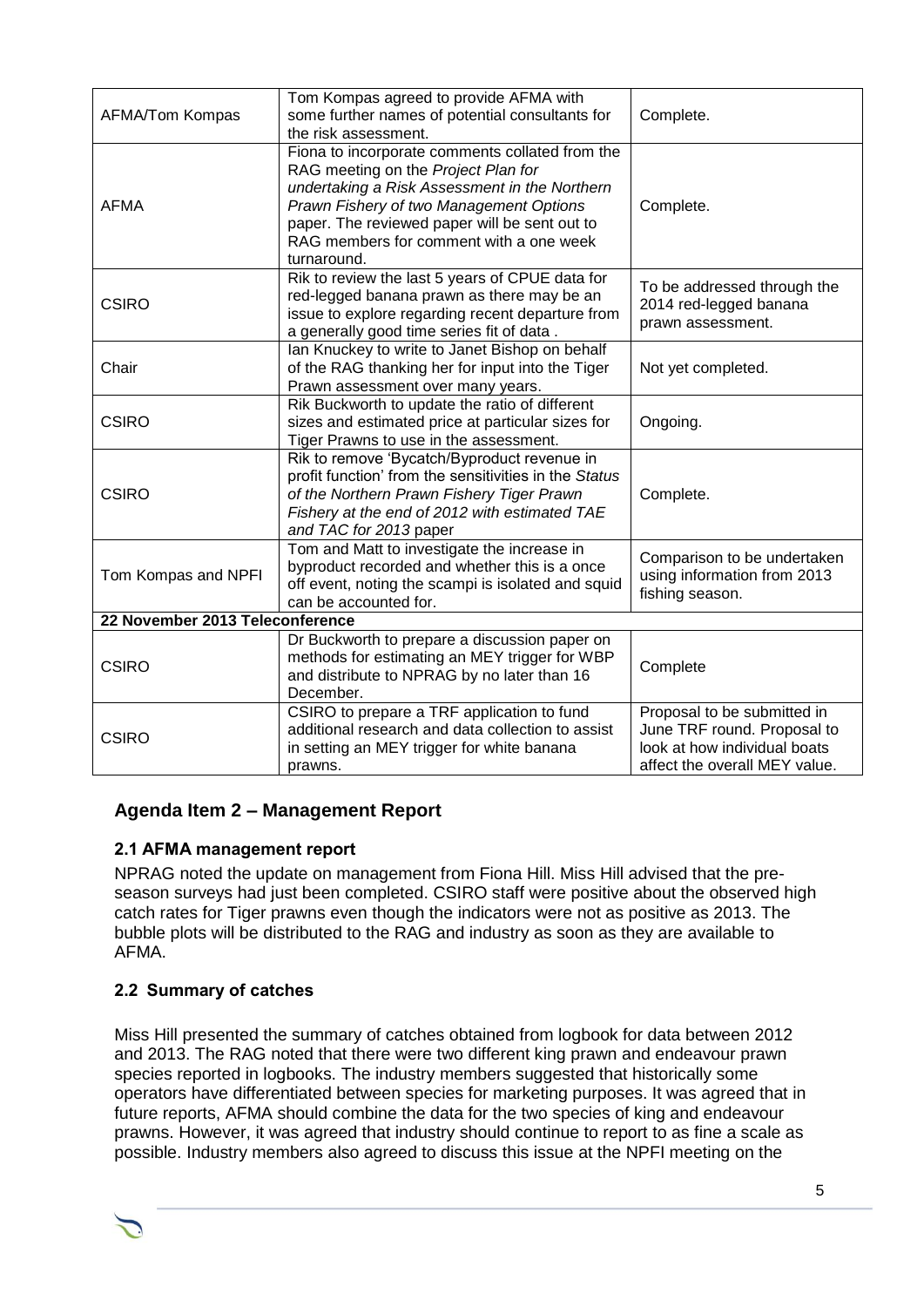following day. The RAG also discussed the increase in bug landings which can be attributed to the change in the minimum size limits for bugs.

## **2.3 RAG Remuneration**

NRPAG noted that all RAG members are now entitled to claim sitting fees for meetings. Rates will be paid per meeting sitting day/hour only. The payment includes preparation time, following up actions items and reviewing minutes.

NPRAG also noted that the hourly rate should be used for meetings of five hours or less and the daily rate for meetings longer than five hours. Industry members expressed a preference for all members to be paid the same (excluding the Chair) in order to recognise the contribution and expertise that all members make to the RAG.

### **2.4 ERA/ERM Revitalisation**

NPRAG noted the update that AFMA is considering the consultant's report prepared on behalf of AFMA to review its ERA/ERM process.

### **2.5 Bycatch Policy and Harvest Strategy Policy Reviews**

NPRAG noted that update that the reviews of the bycatch and harvest strategy reviews were conducted under the previous government and that AFMA is not yet aware of how this will be progressed by the new government.

#### **2.6 Industry Report**

NPRAG noted an update from Mike O'Brien and Ian Boot on the 2013 tiger prawn season. NPRAG noted information provided on prawns prices, fuel costs and the impacts of the Marine Stewardship Council certification of the fishery.

#### *NPFI Update*

Matt Barwick provided an update from the NPF Crew Member Observer (CMO) program which last year observed 300 shots which was well above targets. Photo records from the season were up significantly from 2012. NPRAG noted that there has been an increase in the gear and economic survey data provided by industry data available, with coverage of 79 percent and 71 percent of the fleet respectively.

NPRAG discussed if there were any gaps in the CMO data collection program. NPRAG noted that due to the intensity of fishing within the Joseph Bonaparte Gulf (JBG) it is hard to get data from the JBG. Ms Hill did note however that there was AFMA scientific observer coverage within the JBG in 2013.

## **Agenda Item 3 – Banana prawn MEY catch trigger**

### **3.1 Presentation**

The RAG noted a presentation from Rik Buckworth on the development of the proposed MEY trigger for white banana prawns.

Dr Buckworth explained that the "Banana Prawn Management Comparison" report found that a MEY-based catch rate trigger produced higher profits for the fishery than the current fixed trigger approach, or TAC-based approaches.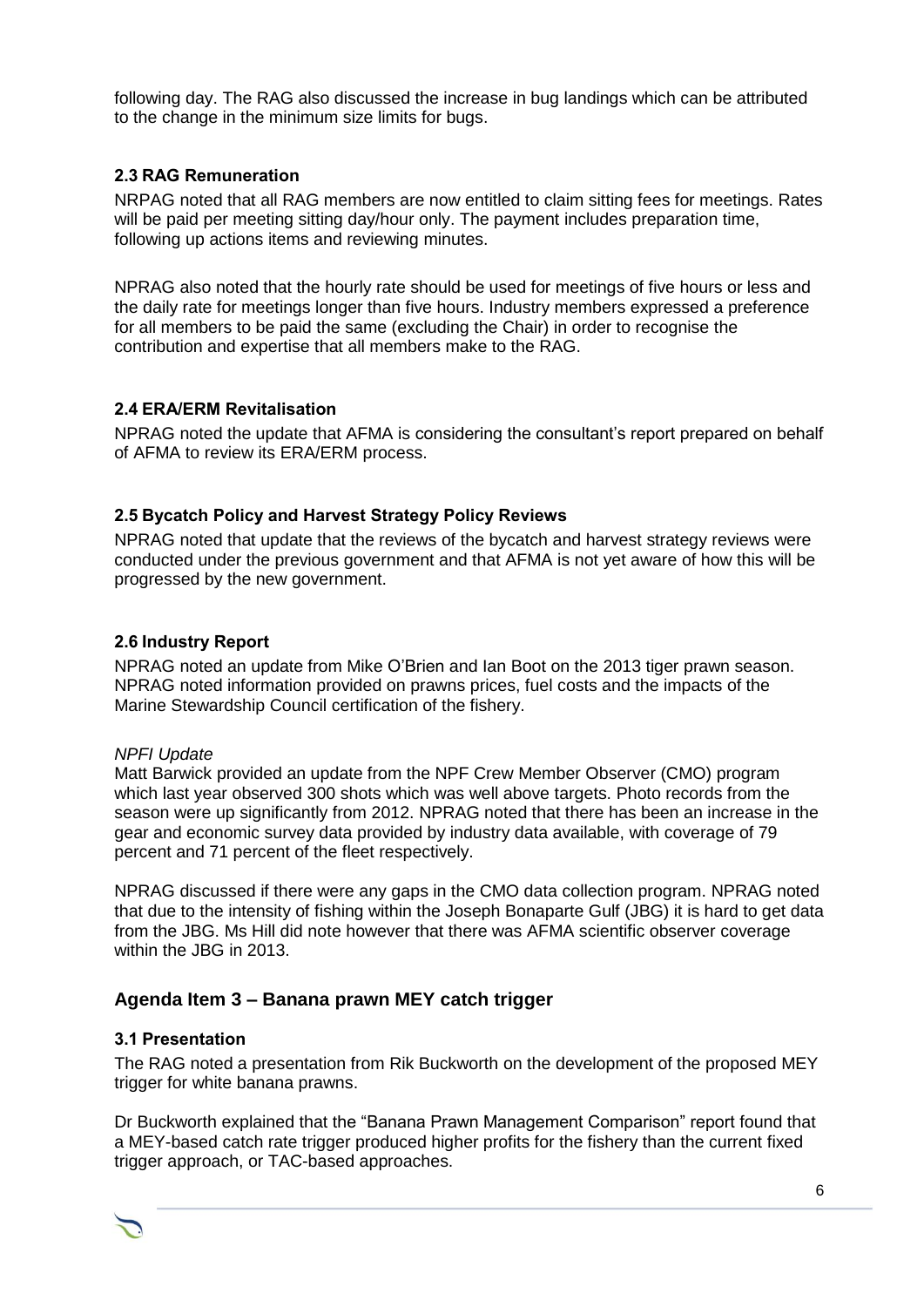Based on the results of the management comparison project the AFMA Commission agreed to implement a highly modified individual transferrable effort management system in the NPF. A key component of the modified management system is the introduction of an annual MEYbased catch trigger for white banana prawns. The intent of the trigger is to stop targeted fishing for banana prawns in order to maximise the economic return from the stocks.

Dr Buckworth explained that the MEY trigger rate is the point where the daily revenues from fishing are equivalent to the daily costs, i.e. the point profit falls to zero and thus where you want the fishery to stop. A scaling factor is then used to estimate the mean catch rate in a reference period when fishing information is collected. For example, if the catch rate corresponding to MEY catch levels is 750 kg/boat/day, the catch rate trigger would need be greater, say 1000 kg/boat/day, to take into account the time elapsed between the data being collected and the implementation of the closure (one week).

The RAG noted that to set an MEY trigger, a range of input data was required. CSIRO sought advice from RAG members on potential sources for the following inputs:

- 1) Probable catch in a year
- 2) Likely price range
- 3) Fishing costs
- 4) Point within the season that the trigger is calculated
- 5) Scaling factor that is used to predict trigger catch rate
- 6) How often the trigger rate should be calculated.

The process proposed by CSIRO recommended running the model to set an MEY trigger prior to the start of the fishing season. Industry members were concerned about the ability to accurately predict catch, price and costs ahead of the fishing season. There was also concern that the value for these inputs can vary across the NPF fleet.

The RAG discussed using more representative data, and that real time information would provide much more confidence in the MEY trigger and that it may be best if the trigger is calculated within season. Industry members advised the RAG that it would be easier to provide prices for fuel and prawns, and potential catch at the end of weeks 4 and 5. Mr Boot suggested that some figures such as crew, fuel and packaging could be set figures. Mr Curtotti also advised that ABARES has developed a model for forecasting prices and that this could be used to predict prices using catches from weeks 4 and 5.

Industry expressed a preference to remove repair/refit costs completely (as these are fixed costs regardless of season length). CSIRO advised that it may not be appropriate to remove them completely.

Dr Buckworth also discussed the scaling method used to calculate the target catch rate within the reference period. Dr Buckworth presented a graph which showed the relationship between catch rates over a two week period and the average catch rate a week later (based on catch data from 2008 to 2011). The RAG noted that the catch rate within the reference period is approximately 1.5 times greater than the MEY trigger level (the point at which the fishery should close). The RAG agreed that data from 2012 and 2013 should be included in this assessment to ensure 1.5 remains appropriate, and that this information should be presented at the March NPRAG meeting.

In response to ongoing concern from industry RAG members, the Chair raised the option of introducing bounds on effort changes year to year (as is done in quota-managed fisheries where there are limits on TAC changes). For example in the SESSF there is no change in any year greater than 50 percent. The RAG agreed that initially the maximum change in the trigger level (from the current fixed trigger) be restricted to a 25 percent increase or decrease.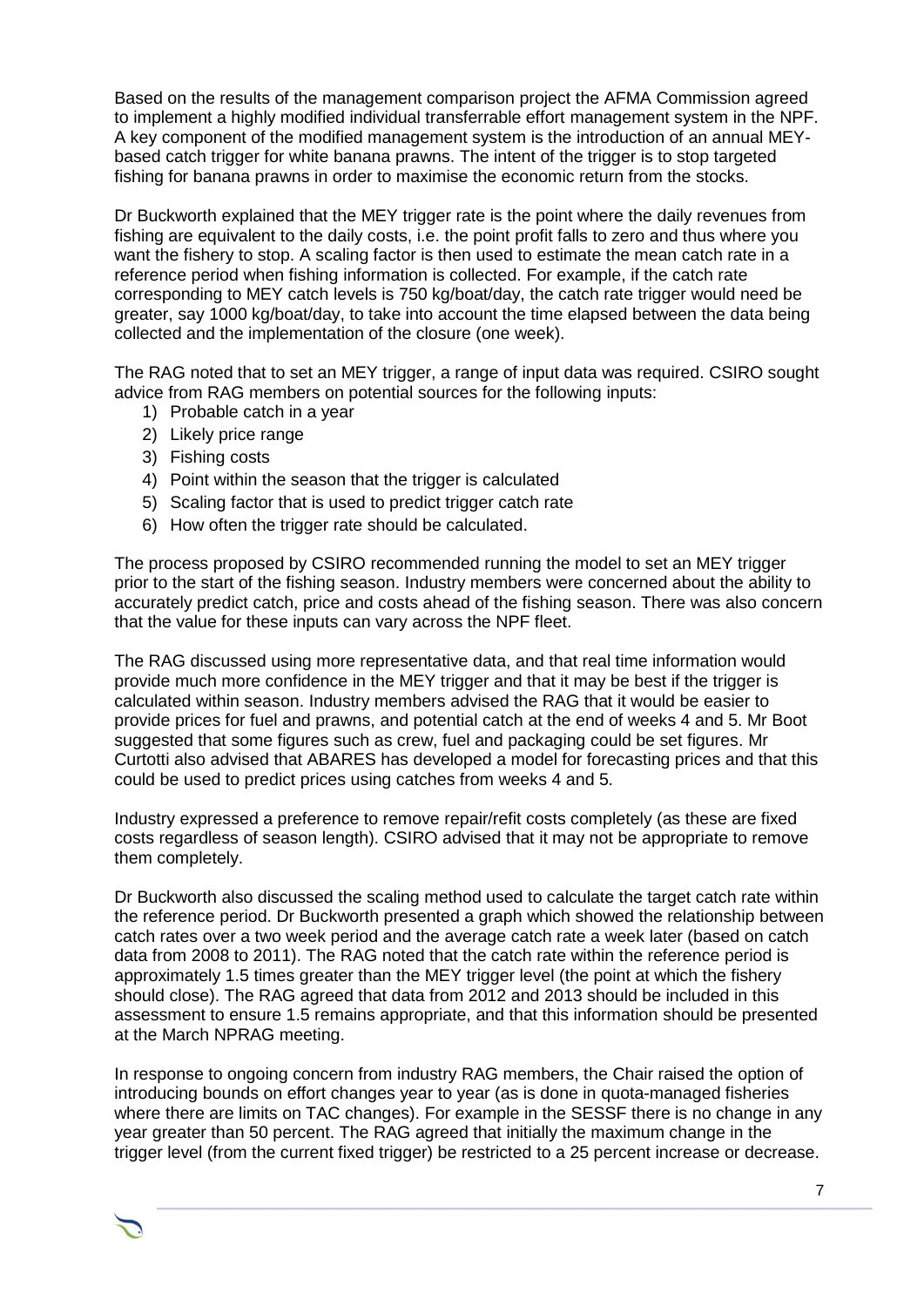Industry members expressed concern about the use of an average trigger, as some boats may currently leave earlier than the 500kg trigger due to different break even points. In particular industry explained that some boats are inefficient as banana boats but efficient as tiger boats. Industry suggested that an MEY trigger penalises the smaller, more efficient boats. Ms Hill suggested that this is same case with the current fixed trigger. Ms Hill emphasised that the performance of the trigger should be reviewed after 12 months and the RAG can look at whether or not individuals are being unfairly disadvantaged by the trigger.

Industry also expressed a concern about the potential sustainability effects of reducing the trigger below 500kg. The Chair explained that the fixed trigger is based on profitability rather than sustainability criteria and it is unknown if a 500kg trigger is any better than a 375kg in terms of its impacts on sustainability of the stock.

In conclusion, NPRAG agreed that the following information should be used to calculate the MEY trigger, with figures to be in the same form as the economic survey (e.g. price back to the boat).

- *Effort related costs*:
	- o repairs (CSIRO preference to remove 80% of repair costs; industry preference to remove all repair costs);
	- $\circ$  fuel base case use survey from previous vear; update end of week 5 based on industry survey).
- *Average price* default price based on survey from previous year; update at end of week 5 with industry advice (gross price)
- *Crew costs* labour, figure based on survey (currently 23%) noting this relates to catch;
- *Other costs* packaging and freight to the cold store, use info from previous year survey results.

It was agreed that NPFI would discuss the above parameters at its meeting on 11 February and provide advice back to NPRAG in March.

NPRAG agreed that the prediction method and information used will be adopted in the first year as an interim strategy.

**Action 2 –** CSIRO to inform NPRAG on the fuel consumption rate used in the MEY trigger calculation.

**Action 3** – CSIRO to confirm what refit costs are included in the MEY trigger calculation.

**Action 4** – ABARES to distribute price forecasting model to NPRAG.

**Action 5** – CSIRO to conduct:

- 1. Retrospective analysis for 2012 and 2013 using survey data.
- 2. Test sensitivities of outputs to price and costs.
- 3. Test scaling factor using 2012 and 2013 data to validate figure of 1.5.
- 4. Use 2013 economic survey data to make preliminary estimate for 2014

**Action 6** – NPFI/CSIRO to make a template for collecting information required to calculate trigger, ensuring that the form of the data is consistent with that collected in the annual economic surveys.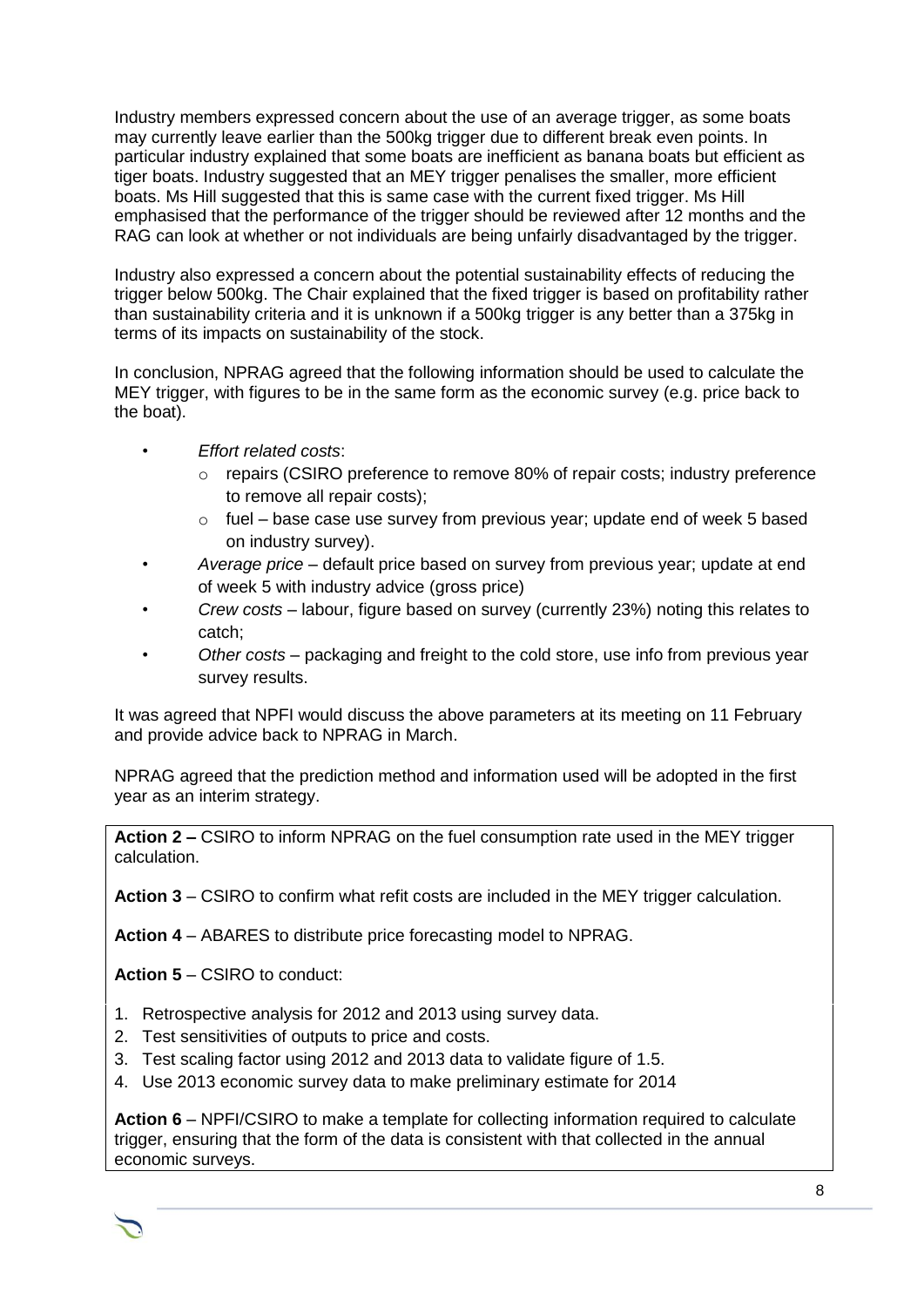# **Agenda Item 4 – Timing and frequency of pre-season surveys**

Dr Buckworth emphasised that the idea of removing the annual spawner survey from the NPF integrated monitoring program would best be explored by conducting a management strategy evaluation.

Annie Jarrett explained that it had already been agreed that the NPF would move to undertaking the winter survey every second year. However this was put on hold when the Commission made the initial decision to move to quota so as not to interrupt the data set moving into the new management arrangements.

Dr Hall questioned if the times series improves the fit of the tiger prawn model. Dr Buckworth explained that the recruitment survey and the predicted effort pattern has the biggest impact on the model.

Miss Hill noted that AFMA is keen to review costs and that the research budget is one of the NPF's biggest budget items. In turn she explained that the RAG should consider the riskcatch-cost framework when reviewing the survey needs for the NPF, including the frequency of the spawner survey.

Dr Deng said that the previous MSE for tiger prawns found that a biennial spawner survey is acceptable. However this MSE was reviewing the delay difference model.

**Action 7** – CSIRO to prepare a proposal to assess the impacts of removing the spawner survey in 2016.

## **Agenda Item 5 – Research proposals**

NPRAG noted the need to provide comments to the AFMA Research Committee at their meeting on 26 February 2014 to inform their consideration of the applications.

NPRAG considered the amended project proposal for the integrated monitoring program project. NPRAG noted that the existing research proposal and budget has been approved for this project. The proposal has been revised to cover the data analysis and collection with the 2015 recruitment survey which was previously excluded. \$270,965 has been quoted to cover this extra work (2014/15: \$161,450 and 2015/16: \$109,515).

NPRAG supported the amended project but provided the following comments.

- NPRAG supports the project overall but requested greater detail to justify the changes to the project budget.
- Proposal needs to provide more justification for the public good component as this is not evident from the application.
- Need to describe impacts on Threatened, Endangered and Protected (TEP) species
- The RAG questioned the role of the project steering committee (SC) and if it was appropriate for the PI to be the Chair? The RAG suggested it may be useful to broaden the membership of the SC.
- The proposal should be updated to refer to the most recent strategic assessment.
- Questioned the budget for annually reviewing calliper electronics. It reads as though both AFMA and CSIRO fund this, which seems very expensive given that it is budgeted for every year.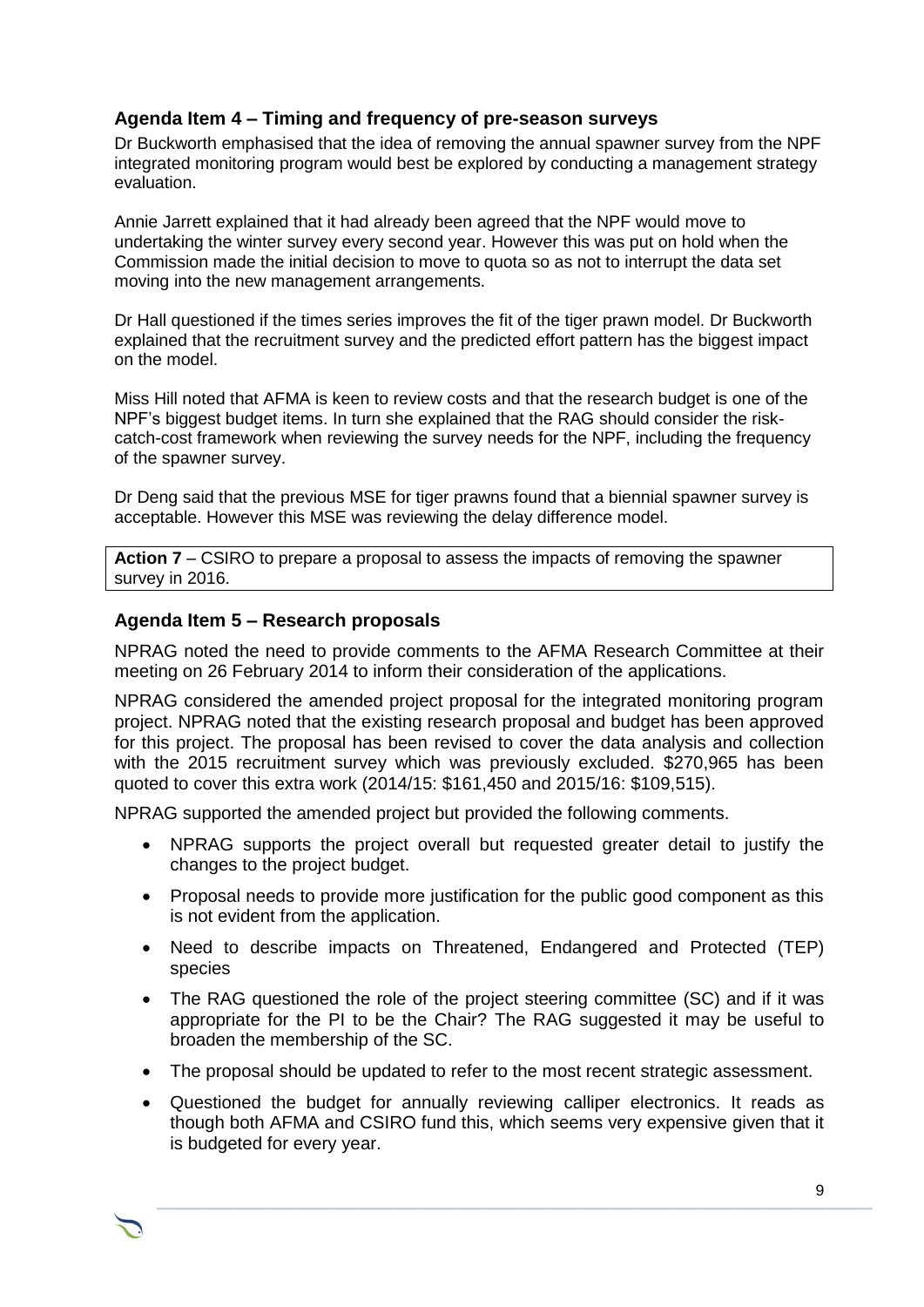NPRAG noted the indicative budgets for the winter 2014 and summer 2015 vessel charter component of the pre-season surveys. NPRAG did not provide further comment as under the co-management arrangements the final costs of these projects are subject to an NPFI run tender process. Industry members on the RAG did note that they are happy with the way that the tender process is being handled.

The RAG requested that AFMA provide a comparison of vessel charter costs over the last five years.

**Action 8** – AFMA to prepare a comparison of vessel charter costs over the last five years of the integrated monitoring program.

NPRAG also noted an update from Matt Barwick on the trial of the witch's hat BRD enhancer that was conducted in the 2013 tiger prawn fishing season. The RAG noted that the NPFI has recently finalised the project report and is seeking support to fund the trial in 2015. The RAG also noted that NPF will be seeking RAG endorsement for a tactical research proposal aimed at reducing fuel costs and bycatch.

NPRAG also noted that CSIRO will be preparing two TRF proposals:

- 1) Boat level banana prawn MEY
- 2) Assessment of banana prawn stocks

NPRAG noted that the assessment of banana prawns is proposed to assess the performance of the fishery retrospectively, particularly to assess whether recruitment is affected by the number of prawns left in a given year. The RAG also noted that CSIRO is preparing a plan to make use of the NPF observer data in the annual assessment process.

## **Agenda Item 6 – Improving the Predictive Performance of the NPF Tiger Prawn Assessment Model**

NPRAG noted a presentation from Dr Rik Buckworth on the CSIRO review of NPF tiger prawn assessment model. This review was conducted in response to concern in recent years about the predictive performance of the model, where assessments have consistently overpredicted the potential catch compared to what has actually been caught. Dr Buckworth stressed that the assessment component of the model is performing well, and that the review only looked at the predictive capability of the model.

CSIRO examined several proposed causes for the poor performance of the predictive basecase approach when compared to actual catches observed in season. The results of these investigations were used to develop a set of recommendations that, if supported, could be included in a new base case for the model, or could be examined in sensitivity analysis.

Dr Buckworth outlined that the review found that the inability to estimate both recruitment and predict effort (amount and patterns) is a major driver of the errors associated with catch prediction. Dr Buckworth said that although it is not feasible to accurately predict future recruitment and effort, it is possible to better use the data gathered and put into the model.

The review found that it is possible to improve the performance of the model by:

1) changing the minimum effort level in the model and the way the predicted tiger prawn effort pattern is set (Thres+Pattern model); and